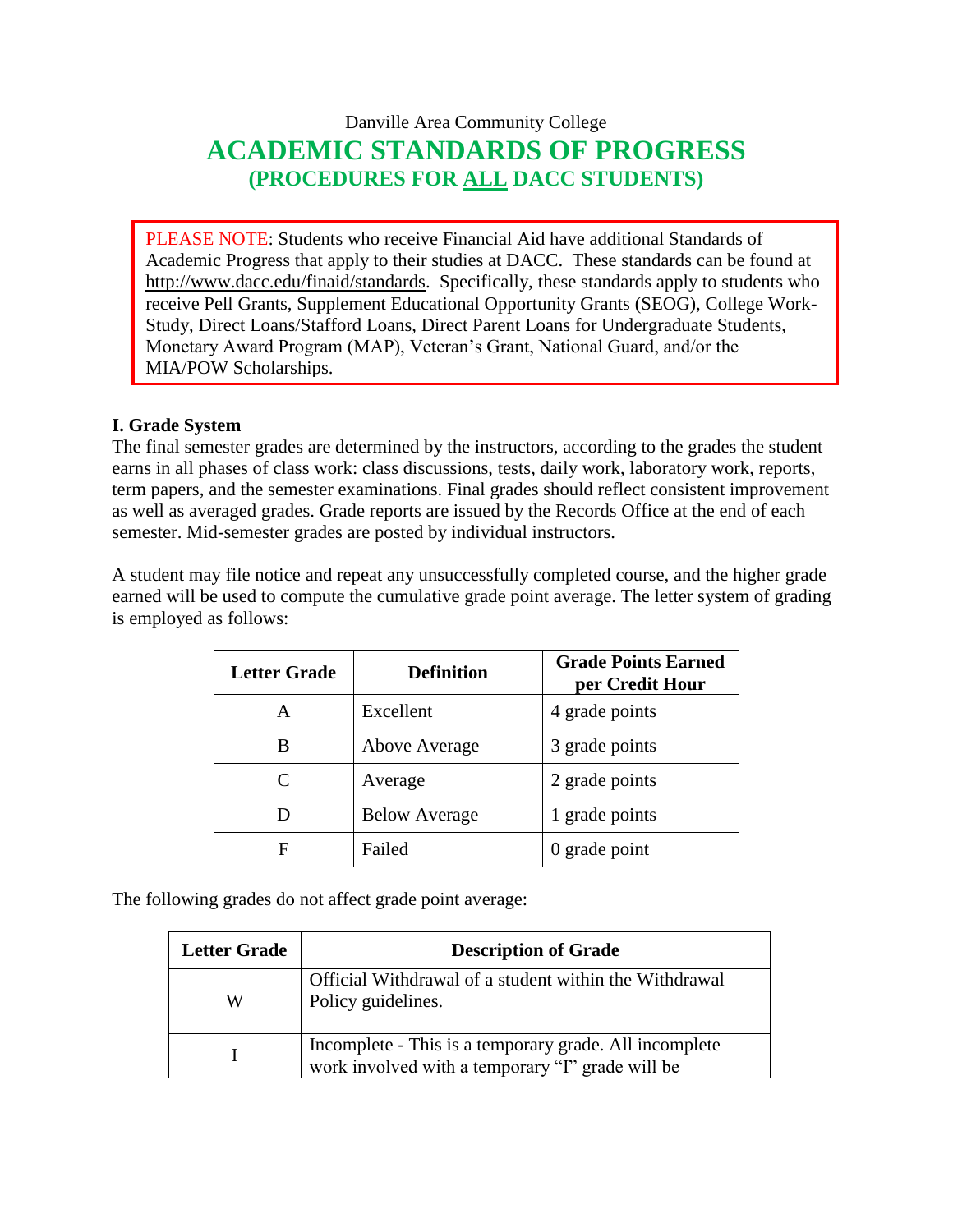|    | performed within 30 calendar days after the end of the term<br>so that a grade may be recorded. |
|----|-------------------------------------------------------------------------------------------------|
|    | Completed/Passed grade used for successfully completed<br>labs and orientations.                |
| AU | Audit - Student auditing a class will receive an "AU" grade.                                    |
| S  | $Satisfactory - used in some courses$                                                           |
|    | Unsatisfactory $-$ used in some courses                                                         |

## **II. Minimum Satisfactory Grade Level**

A student will be considered on academic probation if he or she fails to maintain the cumulative Grade Point Average (GPA) required for good standing as follows:

| <b>Semester Hours</b><br><b>Earned at DACC</b> | <b>Minimum GPA</b><br>for Good Standing |
|------------------------------------------------|-----------------------------------------|
| 0-17 credit hours                              | 1.40                                    |
| 18-31 credit hours                             | 1.60                                    |
| 32-48 credit hours                             | 1.80                                    |
| $49+$ credit hours                             | 2.00                                    |

### **III. Academic Probation**

A student placed on academic probation will be limited to a maximum of twelve (12) credit hours of enrollment for the next term. The following criteria also apply:

- 1. The student must earn a 2.00 Grade Point Average (GPA) or higher for the term.
- 2. The student will remain on probation until he/she attains a cumulative GPA for good standing (see above chart).

In the event that the student does not achieve either of the above criteria, the student will be placed on academic suspension for one term.

### **IV. Academic Probation "Grace Period"**

The rapid pace of change in today's society requires everyone to be engaged in lifelong learning. Realizing that personal circumstances and attitudes change over time, returning students who have been absent for five years or more and who have had an unsuccessful academic experience will not be placed on academic probation during their first term of re-enrollment with the College. It is hoped that this "Grace Period" will support students who have an unsatisfactory academic record, but who desire to return to DACC and seriously pursue a course of study.